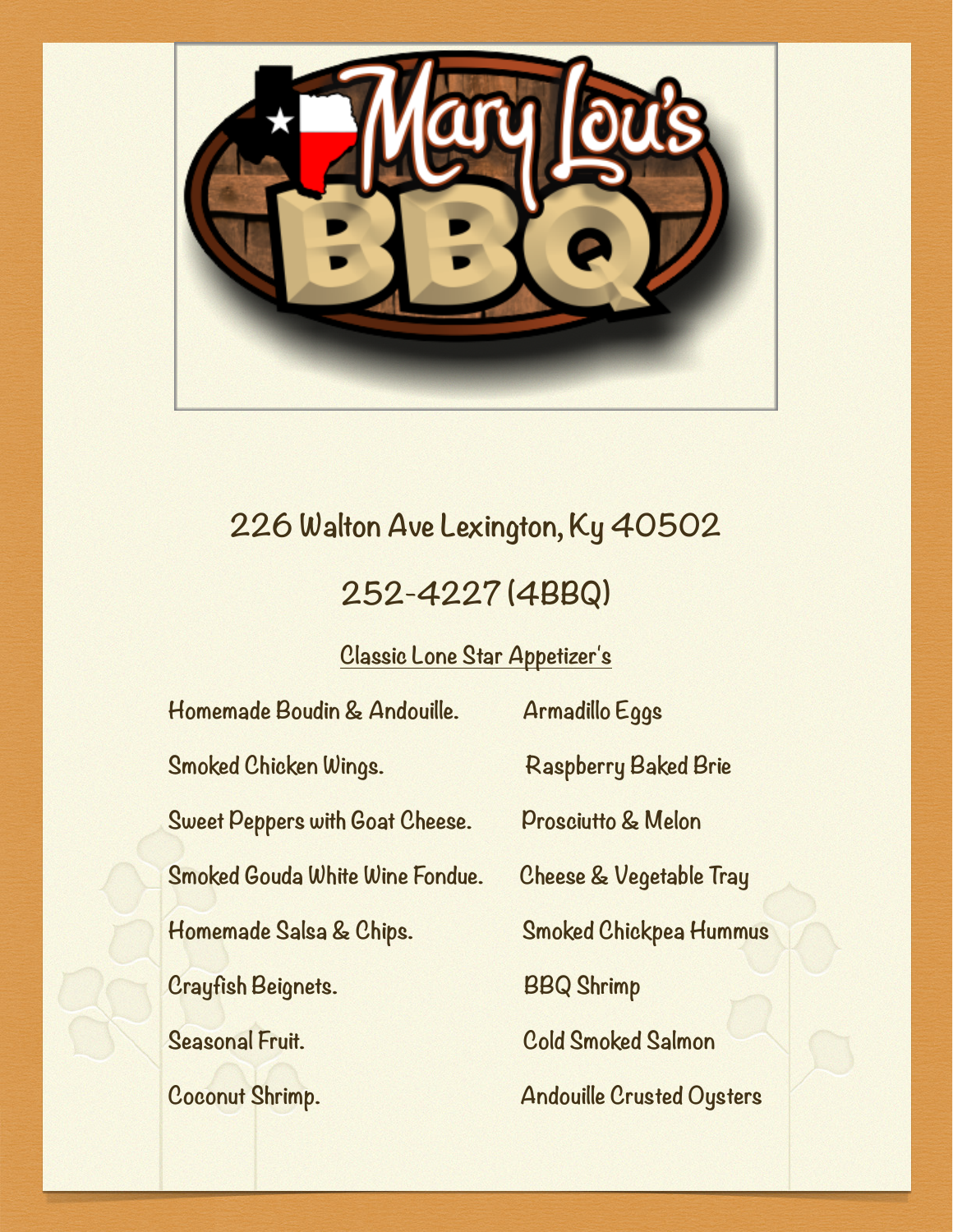#### **Smokehouse Combos**

**Minimum of 50 servings** 

**17% gratuity plus sales tax**

**Served with 2 sides add \$1.50 per additional side**

**Choose from: Pulled Pork, Beef Brisket, Smoked Turkey, Boudin & Andouille, BBQ Chicken**

**1 meat. 2 meats 3 meats** 

**\$8.99 \$12.99 \$14.99** 

## *The* **Pitmaster...campfire cookout.**

**Minimum of 50 servings**

**17% gratuity plus sales tax**

**Signature Specialities Prepared on location**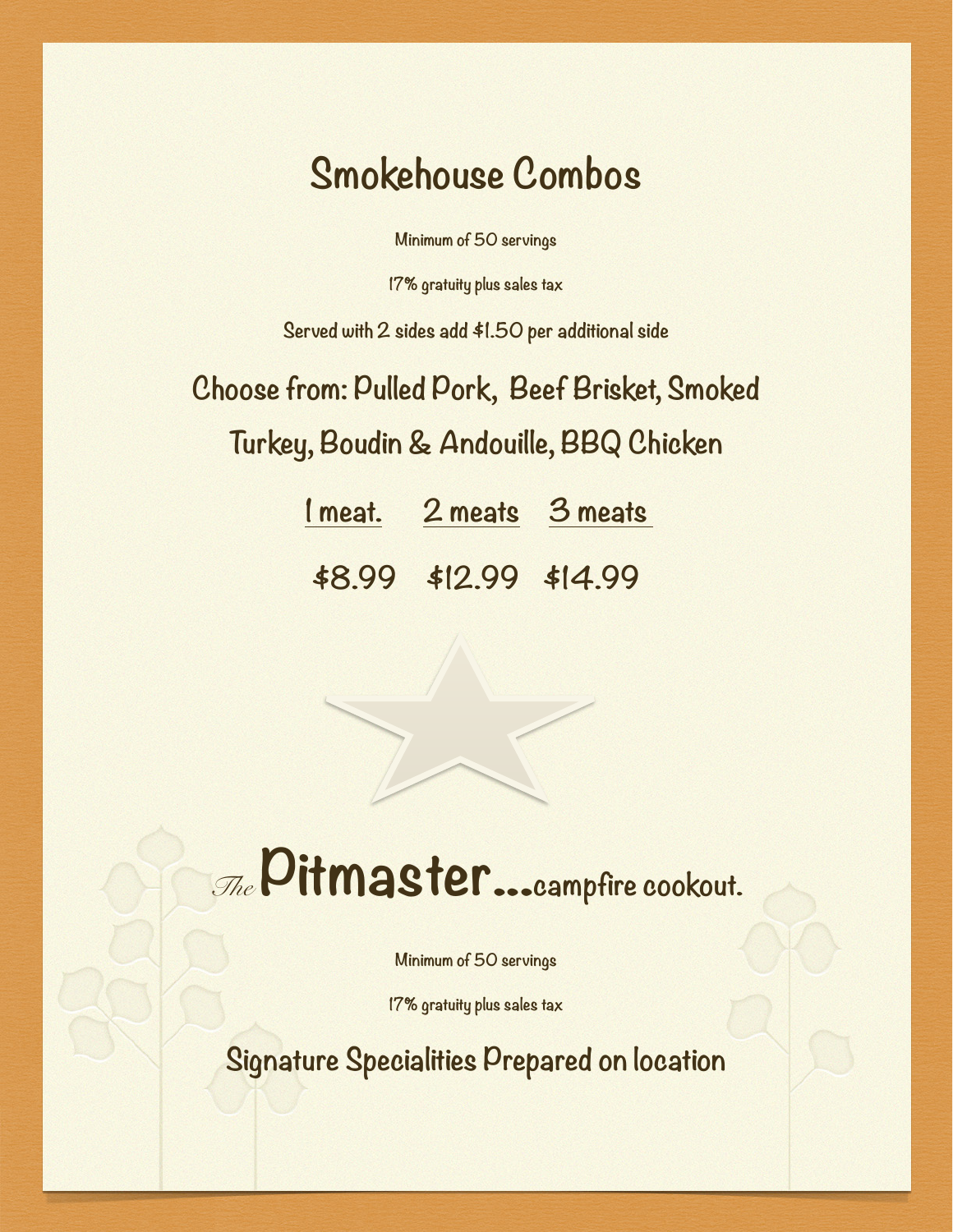**Served with two sides and Homemade Rolls,** 

**Bourbon Honey Butter with our BBQ Sauce**

**Pig Roast...................................\$14.99**

**Smoked low and slow with BlackJack Oak for tenderness & flavor.**

**Ribs and BBQ Chicken............\$14.99**

**Texas Two Step Combo is a crowd favorite.**

#### **Texas Bayou Fish Fry**

**"how do you want it"...\$12.99**

• **Southern Texas Fried with Crayfish Étouffée Sauce**

• **Pecan Crusted with Shrimp Butter Creme Sauce**

• **Blackened with Oyster Andouille Sauce**

• **Seafood Stuffed with Corn Crab Puree**

**Cajun Crayfish or Shrimp Boil..\$14.99**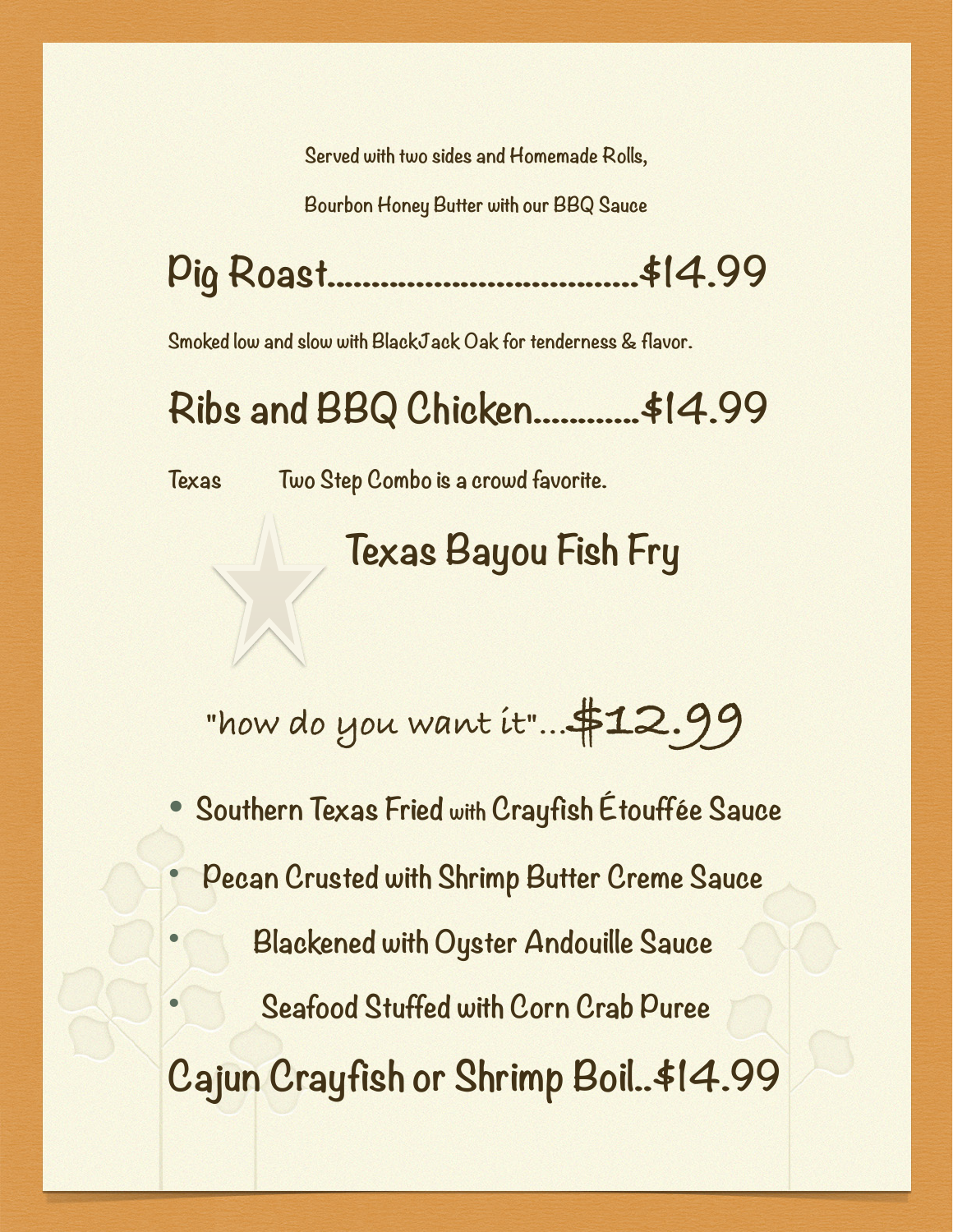**Experience the Bayou........Aaaaaaa Eeeeeeee says it all!**

**Seafood Feast.....shrimp, oysters, grouper Crayfish, Crayfish Boudin & crab..........Market. Open Flame Ribeye....................\$19.99**

**Aged then grilled with Pecan Wood topped with herbal butter.....**

### **Smoked Beef Tenderloin..........\$24.99**

**Dry aged and smoked to medium rare, served with Horseradish Creme Sauce.**

# **Iron Kettle sides**

| <b>Campfire Beans.</b>                                | Pineapple Blue Cheese Cole Slaw |
|-------------------------------------------------------|---------------------------------|
| Ol' Fashion Green Beans.                              | <b>Smokehouse Potato Salad</b>  |
| Smoked Gouda Garlic Grits.                            | <b>Roasted Potatoes</b>         |
| Smoked Corn n'Husk                                    | <b>Spiced Apples</b>            |
| Sweet Potato Banana Casserole. Voo Doo Collard Greens |                                 |
| Corn Pudding.                                         | <b>Black Eyed Peas</b>          |